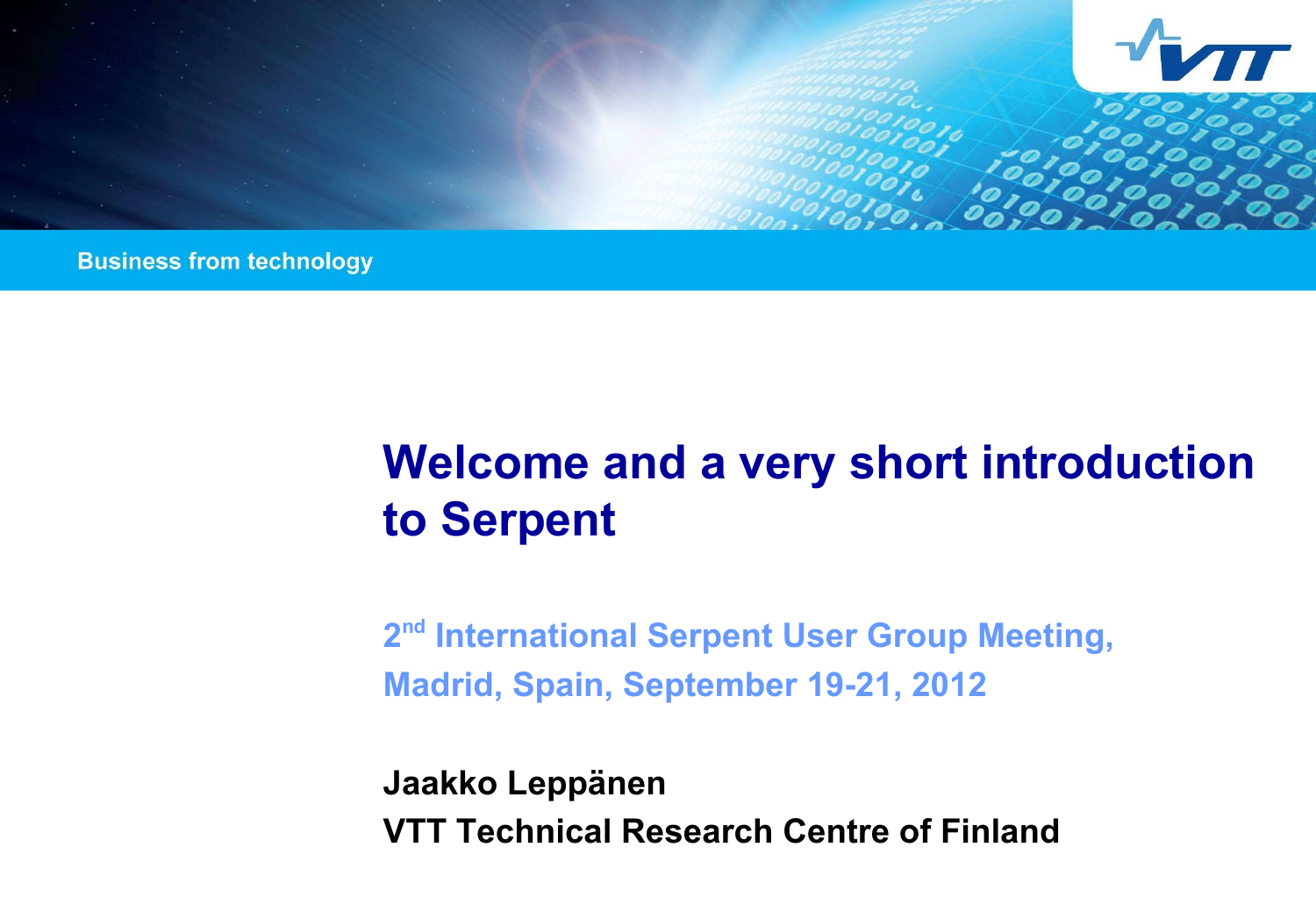

#### **Outline**

Introduction to Serpent:

- ➢ Brief history
- ➢ User community

This meeting:

- ➢ Participants and presentations
- ➢ Topics for Friday

Serpent website – http://montecarlo.vtt.fi Discussion forum – http://ttuki.vtt.fi/serpent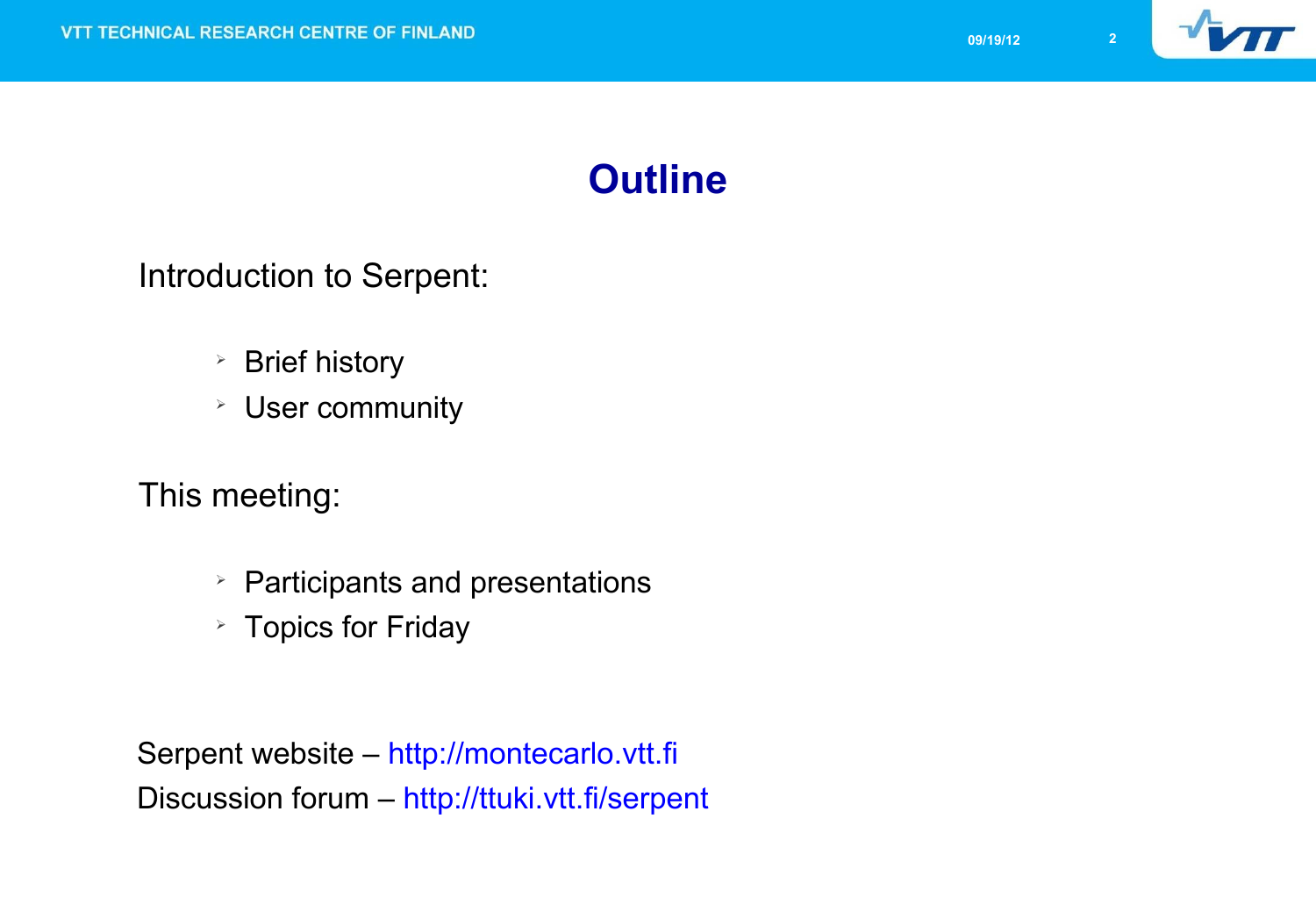

# **Introduction to Serpent**

- **Brief history:** 
	- Development started in 2004
	- Doctoral thesis 2007 (predecessor of Serpent called "PSG")
	- $\geq$  Burnup calculation capability in 2008
	- Public distribution at OECD / NEA Data bank in 2009 and RSICC in 2010
	- Development of Serpent 2 started in October 2010
- Serpent 1 has about 180 registered users in 76 universities and research organizations and 27 countries
- Beta-testing phase of Serpent 2 started in January 2012, and the test group consists of 54 users
- Public distribution of Serpent 2 scheduled for 2013-2014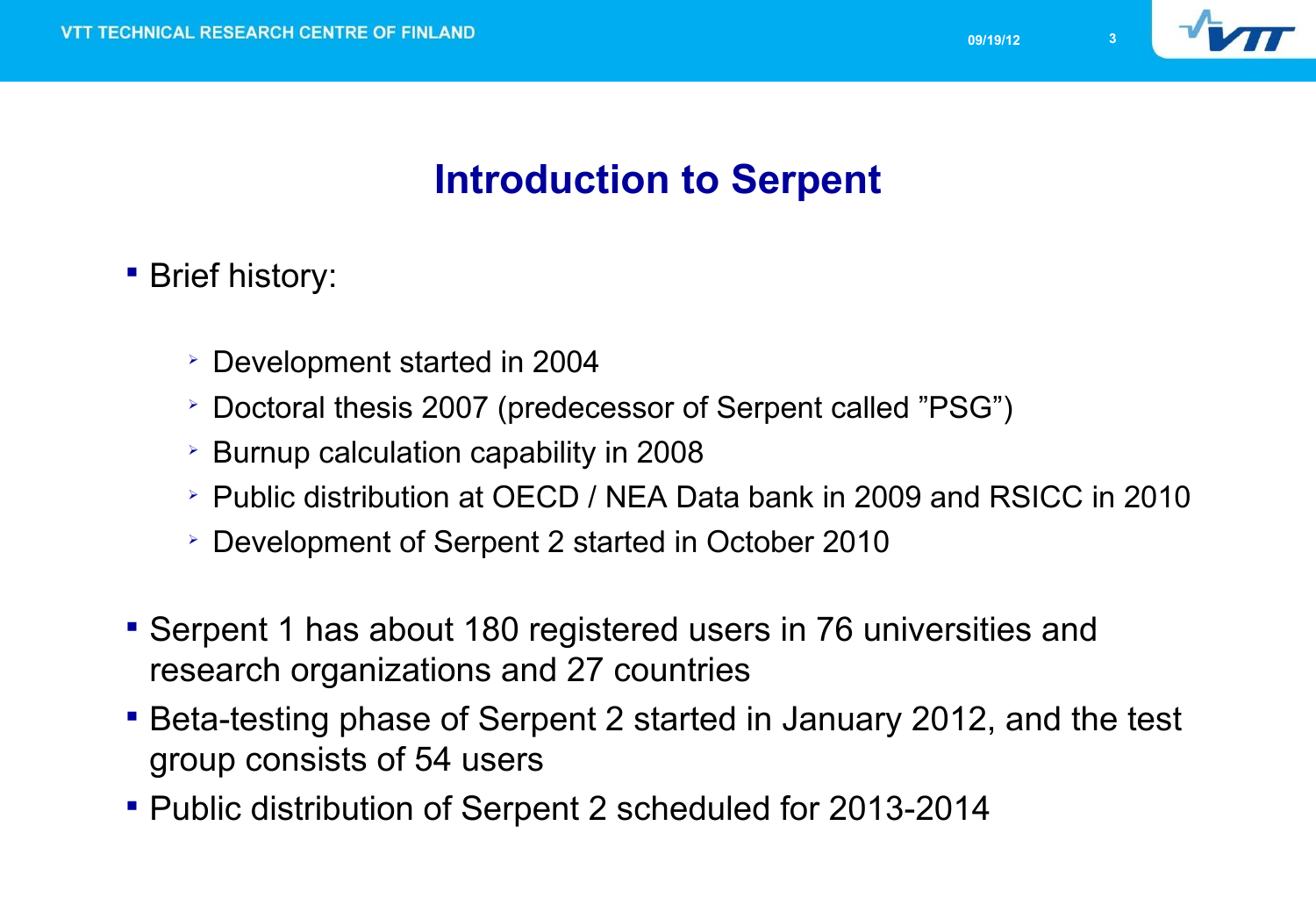

#### **Introduction to Serpent**

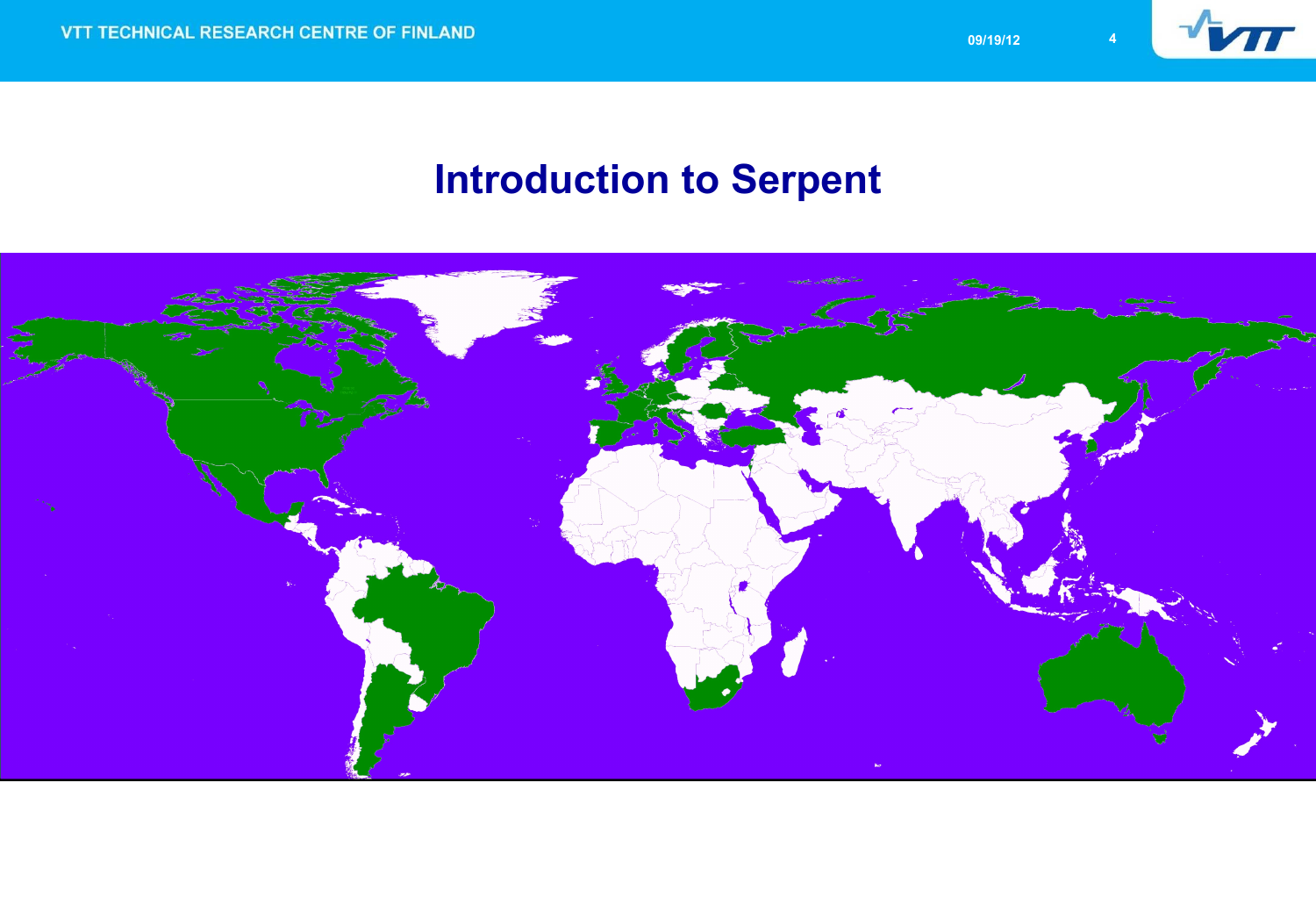

## **Introduction to Serpent**

- Serpent 1 can be characterized as a continuous-energy Monte Carlo reactor physics burnup calculation code
- Typical applications:
	- $\geq$  Group constant generation for deterministic reactor simulator codes
	- Fuel cycle studies at fuel assembly level
	- **Exerch reactor modelling**
- Typical user: Graduate or undergraduate student working on a Master's or Doctoral thesis
- Serpent 1 is not best choice for detector modeling or shielding applications
- Serpent 2 extends the capabilities to large burnup calculation problems, multi-physics, photon transport, etc. (more about this on Friday)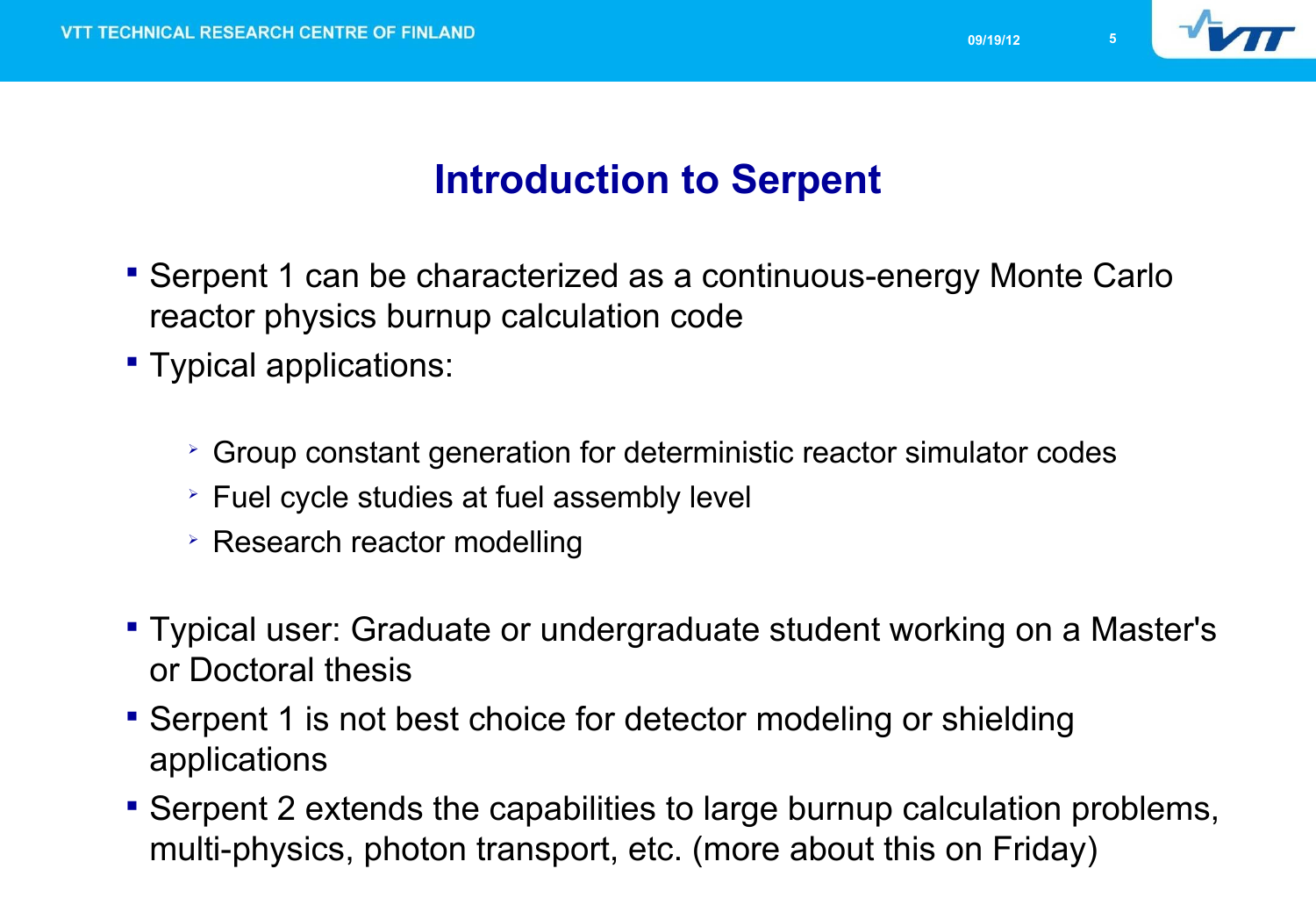

# **This meeting – participants and presentations**

- 39 registered participants from 18 organizations
- **21 Technical presentations:** 
	- 30 minutes reserved per talk (leave some time for questions and discussion)
	- Upload your presentation before the session
	- $\geq$  I will put all presentations at the website after the meeting  $-$  if don't want to share your slides or need to make changes, let me know by e-mail
- Group photo on Thursday!